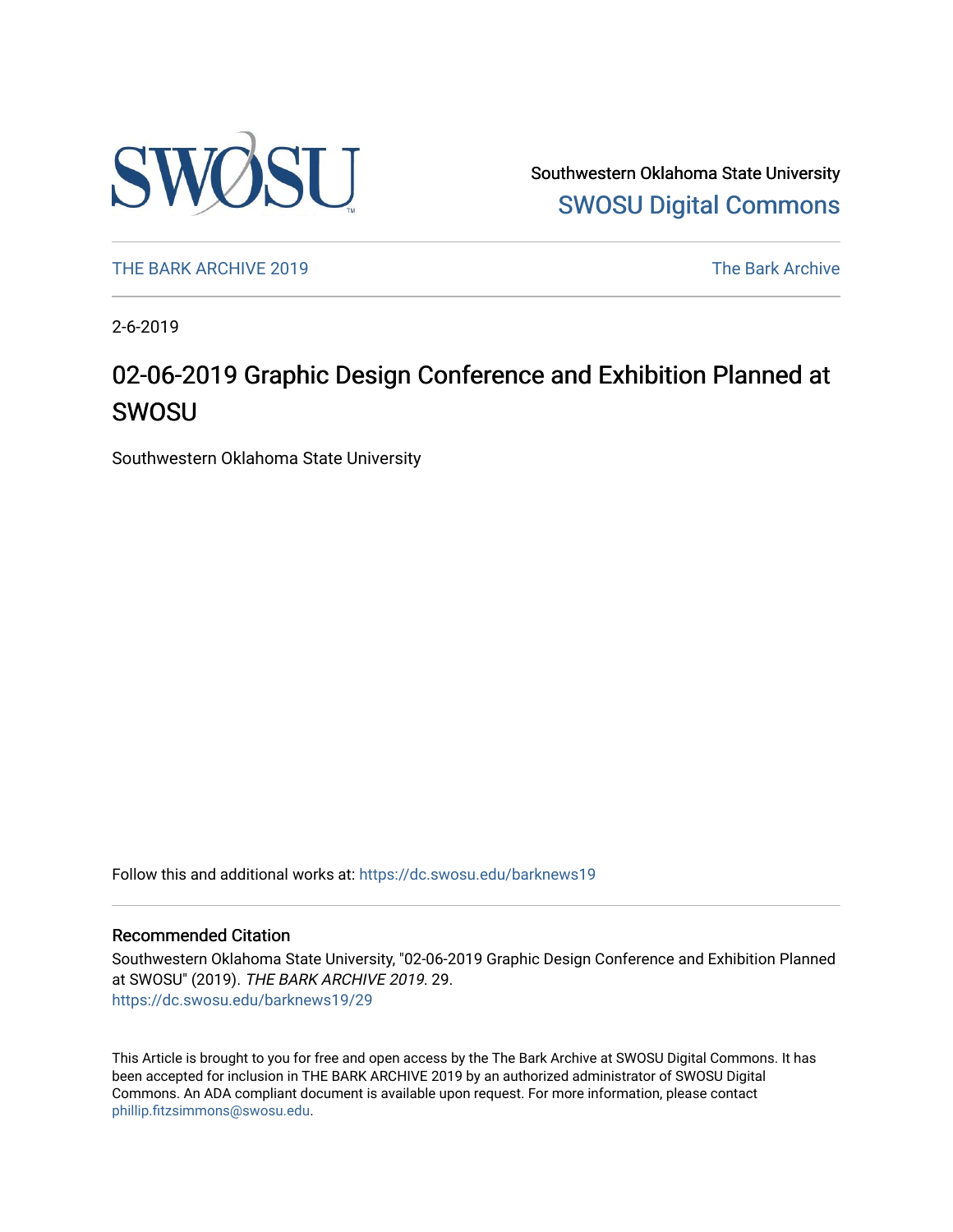



# **Graphic Design Conference and Exhibition Planned at SWOSU**

A free graphic design conference and exhibition are planned at Southwestern Oklahoma State University in Weatherford.

The conference will feature two sessions—alumni presentations and interns' showcases—on Tuesday, February 12, from 1-3:30 p.m. in the Ballroom on the second floor of the Memorial Student Center.

The exhibition of works is planned Monday through Friday, February 11-15, in the Memorial Student lobby from 9 a.m. until 4:30 p.m. each day.

Among the speakers at the conference will be John Herring, Maggie Tran, Elizabeth McMahon, Connor Albrightson and Alexandra Cassidy.

The event is sponsored by the SWOSU Department of Art, Communication & Theatre. For more information, contact Dr. Siriporn Peters at siriporn.peters@swosu.edu or 580.774.7138.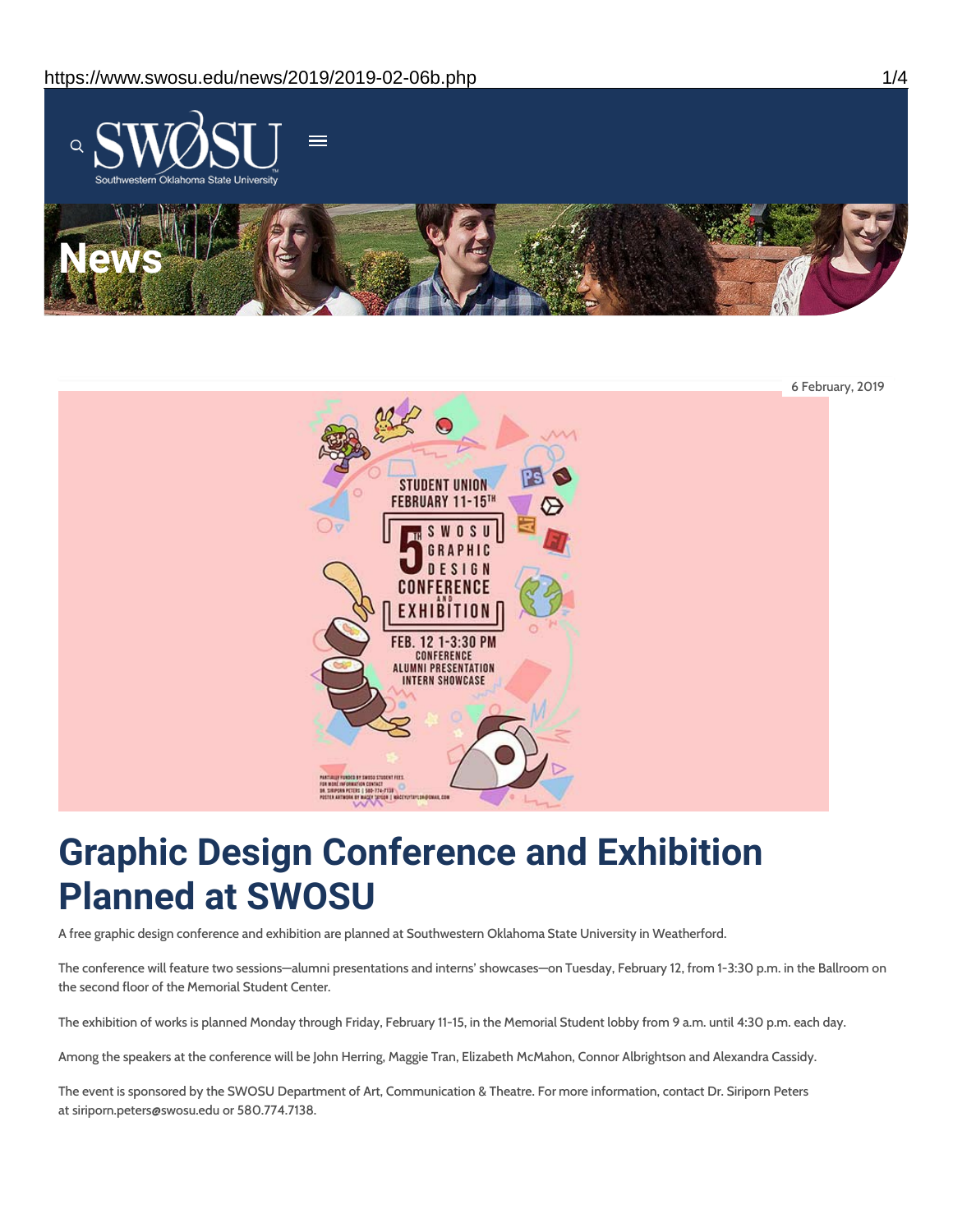| D |
|---|
| D |
| D |
| D |
| D |
| D |
| D |
| D |
| D |
|   |

## **Archive Links**  $2018$  $2019$ [2020](https://www.swosu.edu/news/2020/index.php)  $\bullet$ [Archive](https://dc.swosu.edu/bark/) **Archive Archive Archive Archive Archive** Archive Archive Archive Archive Archive Archive Archive Archive



### Weatherford Campus

100 Campus Drive Weatherford, OK 73096

### Sayre Campus

409 E Mississippi Ave Sayre, OK 73662

Connect to Us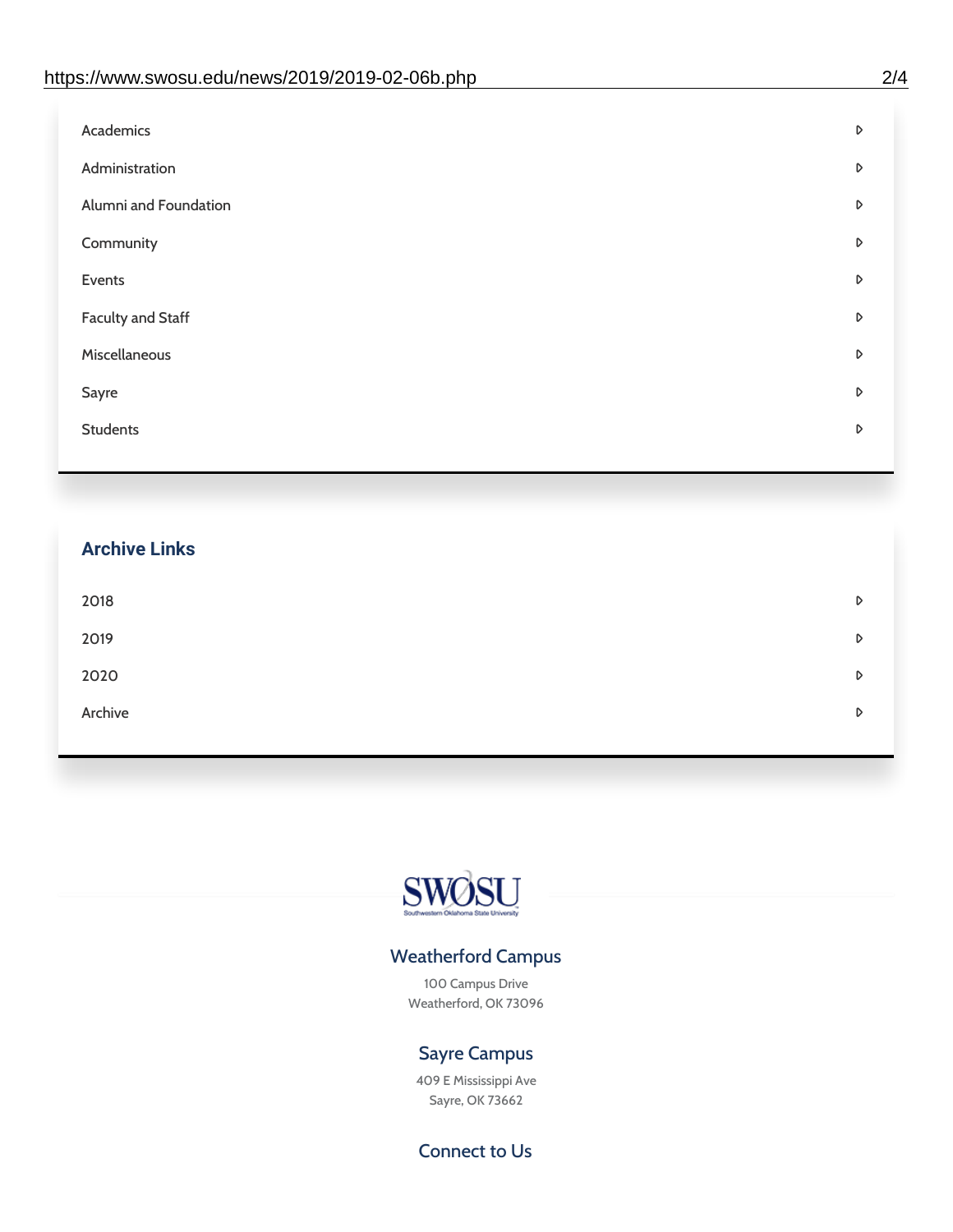千岁回调

Contact [Information](https://www.swosu.edu/about/contact.php) [University/Facility](https://www.swosu.edu/about/operating-hours.php) Hours [Campus](https://map.concept3d.com/?id=768#!ct/10964,10214,10213,10212,10205,10204,10203,10202,10136,10129,10128,0,31226,10130,10201,10641,0) Map

Give to [SWOSU](https://standingfirmly.com/donate)

Shop [SWOSU](https://shopswosu.merchorders.com/)



**[Directory](https://www.swosu.edu/directory/index.php)** 

[Calendar](https://eventpublisher.dudesolutions.com/swosu/)

[Apply](https://www.swosu.edu/admissions/apply-to-swosu.php)

[GoSWOSU](https://qlsso.quicklaunchsso.com/home/1267)

[Jobs@SWOSU](https://swosu.csod.com/ux/ats/careersite/1/home?c=swosu)



Current [Students](https://bulldog.swosu.edu/index.php)

[Faculty](https://bulldog.swosu.edu/faculty-staff/index.php) and Staff

**Enrollment Management** [580.774.3782](tel:5807743782)

> **PR/Marketing** [580.774.3063](tel:5807743063)

**Campus Police** [580.774.3111](tel:5807743111)